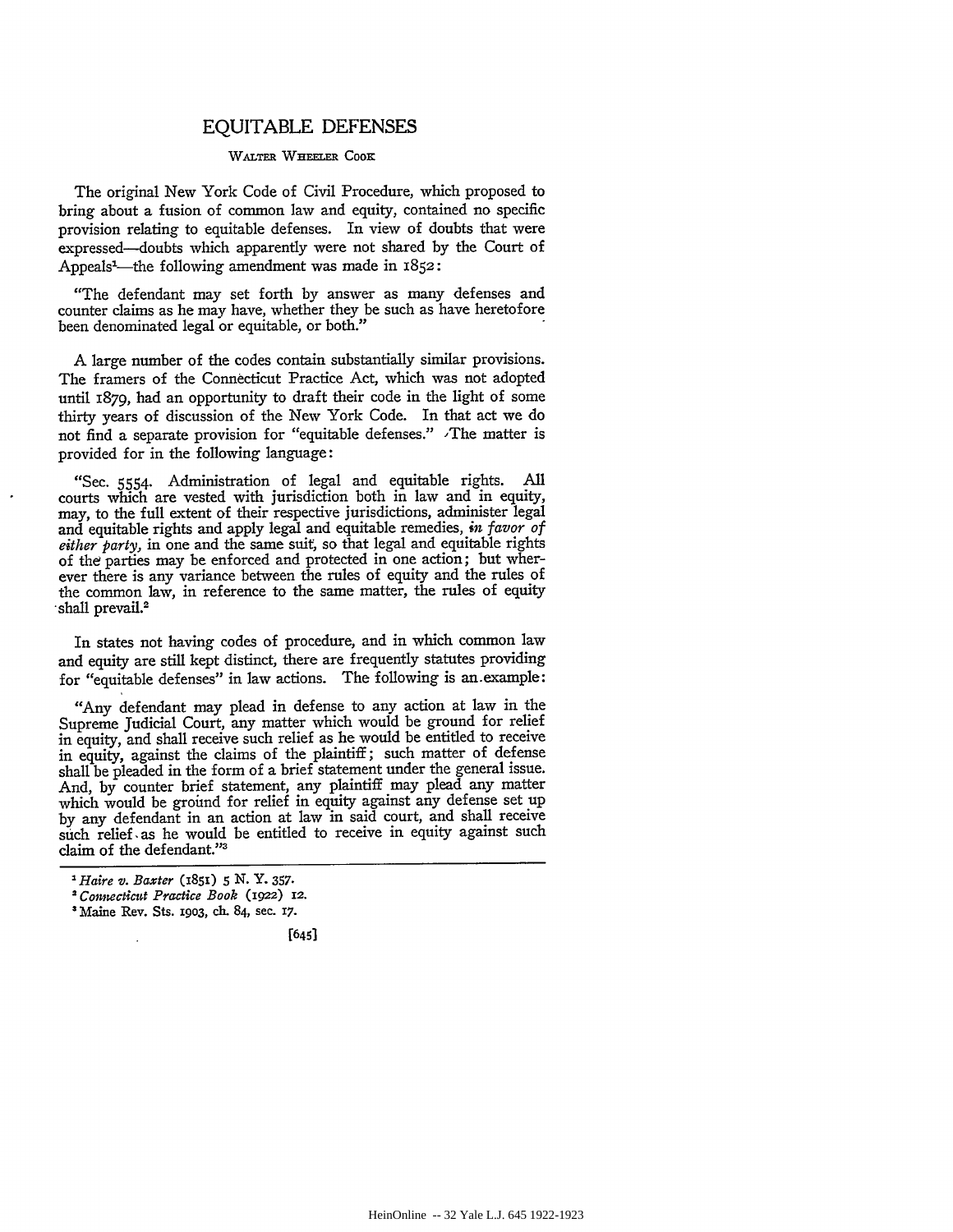Down to 1915 "equitable defenses" were not permitted on the common-law side of the federal courts.<sup>4</sup> In that year, however, Congress enacted the following statute:

"In all actions at law equitable defenses may be interposed by answer, plea, or replication without the necessity of filing a bill on the equity side of the court. The defendant shall have the same rights in such case as if he had filed a bill embodying the defense of seeking the relief prayed for in such answer or plea. Equitable relief respecting the subject-matter of the suit may thus be obtained by answer or plea. In case affirmative relief is prayed in such answer or plea, the plaintiff shall file a replication. Review of the judgment or decree entered in such case shall be regulated by rule of court. Whether such review be sought by writ of error or by appeal the appellate court shall have full power to render such judgment upon the records as law and justice shall require."<sup>5</sup>

It is an interesting fact that from the outset the courts of the different jurisdictions have disagreed as to the legal effects of these various statutes. Even if one confines his attention to the decisions of a single state, he finds, more often than not, that it is not possible to piece them together into a self-consistent system. My friend, Professor Hinton, has recently given us a description of the chaotic condition of the authorities, especially under the state codes.6 A similar divergence of view has already shown itself among the lower federal courts.7 It is the purpose of the present discussion to try to discover how this great diversity of opinion has come about.

Before one can give a rational interpretation to these provisions for "equitable defenses," one must, it is believed, have a correct idea of the relation of the equity law to the common law, before the enactment of the statutes in question. As to this, there are two schools of thought. One, among whose leading champions are found Langdell,<sup>8</sup> Ames,<sup>9</sup> and

' See Ames, *Lectures on Legal History,* 104-115; **E.** H. Abbott, Jr., *Fraud as a Defese in the Federal Courts* (1915) 15 COL. L. REv. 489.

'Act of March 3, 1915 (38 Stat. at L. **956),** amending sec. 2746 of the Judicial Code.

*'Equitable Defewes Under Modern Codes* (192o) 18 MICH. L. REv. 717.

*Compare Keatley v. U. S. Trust Co.* (1gi8, C. C. A. **2d)** 249 Fed. **296,** with *Plews v. Burrage* (1921, C. C. A. Ist) 274 Fed. 881. In the latter case the Court of Appeals of the First Circuit adopted the view of Learned Hand, **J.,** dissenting in the former case from the decision of the majority in the Second Circuit. The precise question has not yet been passed upon by the Supreme Court. For discussion of these cases, see (1922) 22 Col. L. REv. 482; 35 HARV. L. REV. 345; and 20 MICH. L. REv. 68o.

**8** PROFESSOR **C. C.** LANGDELL, *Brief Survey of Equity Jurisdiction* (1887) I HARv. L. REv. **58:** "Equity cannot, therefore, create personal rights which are unknown to the law; nor can it say that a *res,* which **by** law has no owner, is a subject of ownership, nor that a res belongs to A which **by** law belongs to B; nor can it impose upon a person or a thing an obligation which **by** law does not exist; nor can it declare that a right arising from an obligation is assignable, if **by** law it is not assignable. To say that equity can do any of these things would be to say that equity is a separate and independent system of law, or that it is superior to law."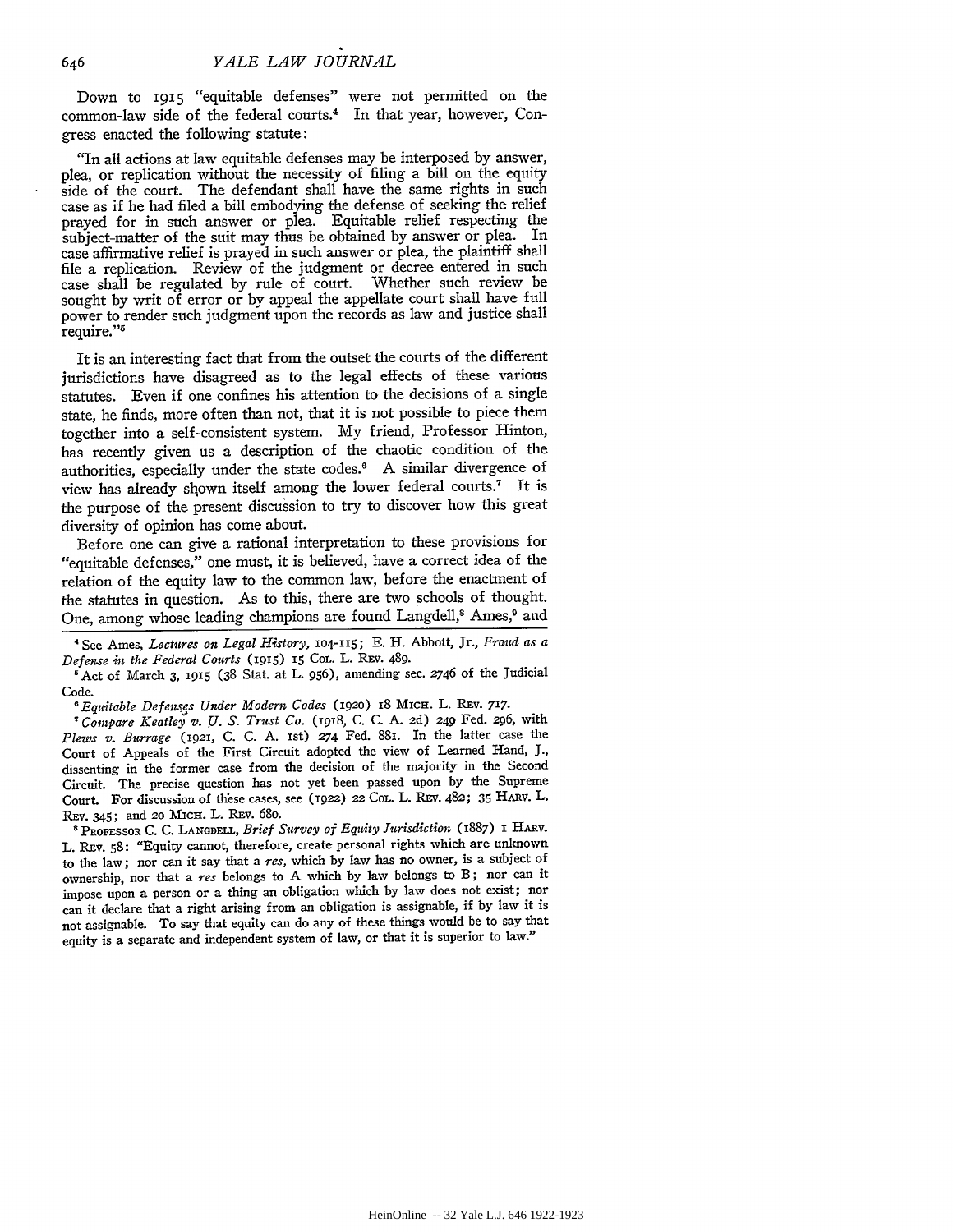Maitland,<sup>10</sup> is, that the equity law does not "conflict" with the common

PROFESSOR C. **C. LANGDELL,** *Classification of Rights and Wrongs* (1goo) 13 **HARV.** L. **REv.** 673, *677:*

"Can equity then create such rights as it finds to be necessary for the purposes of justice? As equity wields only physical power, it seems to be impossible that it should actually create anything. It seems, moreover, to be impossible that there should be any other actual rights than such as are created by the State, *i. e.,* legal rights. So, too, if equity could create actual rights, the existence of rights so created would have to be recognized by every court of justice within the State; and yet no other court than a court of equity will admit the existence of any right created by equity. It seems, therefore, that equitable rights exist only in contemplation of equity, *i. e.,* that they are a fiction invented by equity for the promotion of justice. Still, as in contemplation of equity such rights do exist, equity must reason upon them and deal with them as if they had an actual existence.

"Shutting our eyes then to the fact that equitable rights are a fiction, and assuming them to have an actual existence, what is their nature, what their extent, and what is the field which they occupy? **i.** They must not violate the law. 2. They must follow the analogy of one or more classes of legal rights. 3. There is no exclusive field for them to occupy; for the entire field is occupied by legal rights. Legal and equitable rights must, therefore, exist side by side, and the latter cannot interfere with, or in any manner affect, the former."

PROFESSOR C. C. **LANGDELL,** *Summary of Equity Pleading* **(2d** ed. 1883) 210-211:

"It is only by a figure of speech that a person who has not the legal title to property can be said to be the equitable owner of it. What is called equitable ownership or equitable title or an equitable estate is in truth only a personal claim against the real owner."

## ' PROFESSOR **JAMES** BARR **AMES,** *Purchase for Value without Notice* (1887) **<sup>I</sup>** HARV. L. Rxv. **9:**

*"A cestui que triust* is frequently spoken of as an equitable owner of the land. This, though a convenient form of expression, is clearly inaccurate. The trustee is the owner of the land, and, of course, two persons with adverse interests cannot be owners of the same thing. What the *cestai que truest* really owns is the obligation of the trustee."

## *" Lectures on Equity* **(19o9)** 16-i8:

"Then as to *substantive* law the Judicature Act of 1873 took occasion to make certain changes. In its 25th section it laid down certain rules about the administration of insolvent estates, about the application of statutes of limitation, about waste, about mergers, about mortgages, about the assignment of choses in action, and so forth, and it ended with these words:

'Generally in all matters not hereinbefore particularly mentioned, in which there is any conflict or variance between the rules of equity and the rules of common law with reference to the same matter, the rules of equity shall prevail.'

"Now it may well seem to you that those are very important words, for perhaps you may have fancied that at all manner of points there was *a conflict* between the rules of equity and the rules of common law, *or at all events a variance.* But the clause that I have just read has been in force now for over thirty years, and if you will look at any good commentary upon it you will find that it has done very little-it has been practically without effect. **\* \* \* \*** At the very outset of our career we should form some notion of the relation which existed between law and equity in the year 1875. And the first thing that we have to observe is that this relation was not one of conflict. Equity had come not to destroy he law, but to fulfill it. Every jot and every tittle of the law was to be obeyed, but when all this had been done something might yet be needed, something that equity would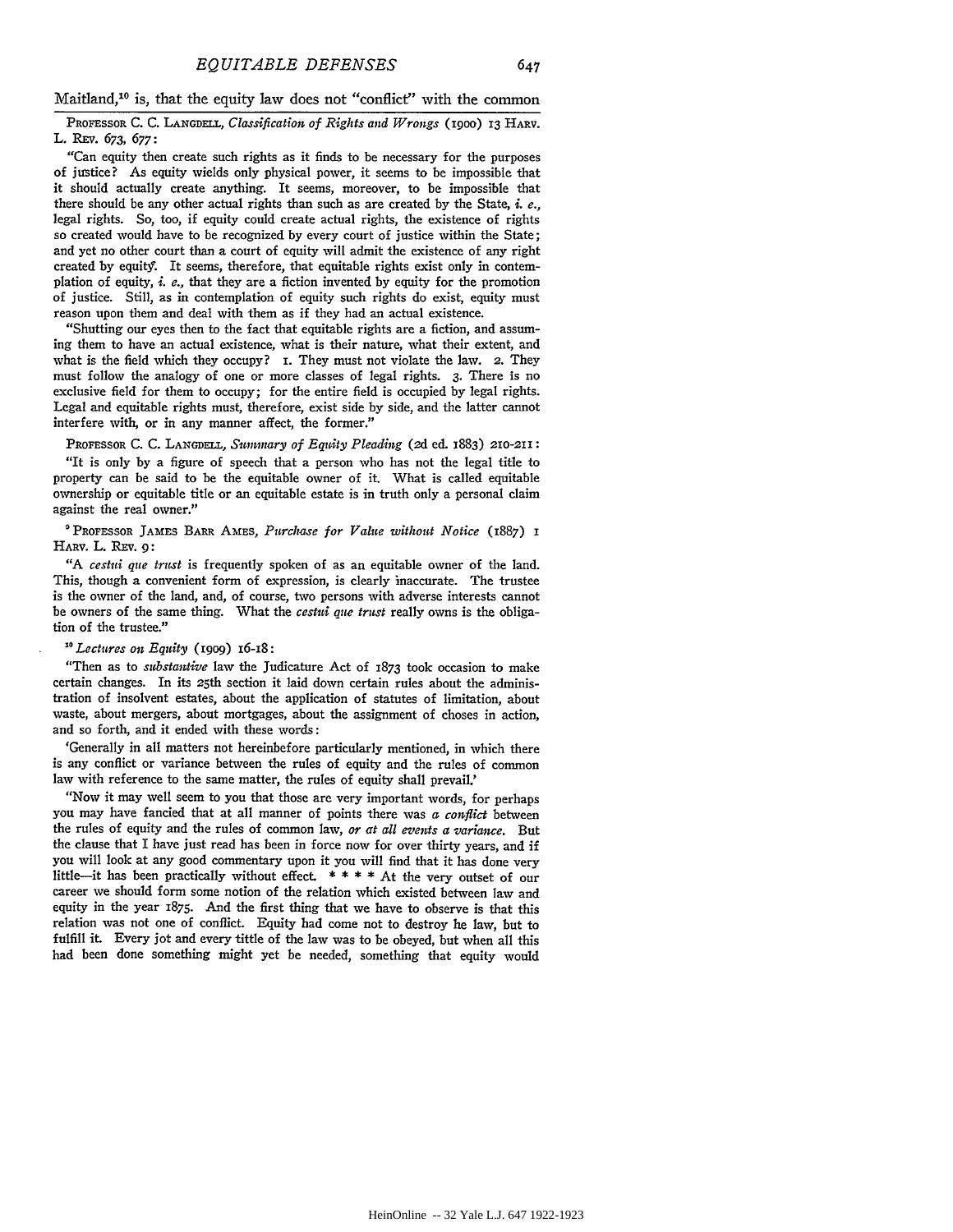law, as the extracts printed in the notes below will show.<sup>11</sup> The other school of thought, represented by Spence,<sup>12</sup> Pomeroy,<sup>13</sup> the framers of the Judicature Act<sup>14</sup> and of the Connecticut Practice Act,<sup>15</sup> Hohfeld,<sup>16</sup> and Beale,<sup>17</sup> maintain that equitable rights and other legal relations fre-

require **....** Equity did not say that the *cestui que* trust was the owner of the land, it said that the trustee was the owner of the land, but added that he was bound *to hold* the land for the benefit of the *cestui que trust.* There was no conflict here. Had there been a conflict here the clause of the Judicature Act which I have lately read would have abolished the whole law of trusts. (See also the similar views expressed by the learned author at pp. 46, 154, 156, 169.)

'See also Adams, *Equity* (8th ed. 189o) xxiv, xxxiv; Scott, *The Nature of the Rights of the Cestui Que Trust,* (1917) 17 **COL.** L. **REv. 276.**

<sup>12</sup> The Equitable Jurisdiction of the Court of Chancery (1846) \*326, note: "The principles of Equity, or natural justice, have sometimes to be applied in *contradiction* to the positive law: Equity, in this sense, belongs to the Court of Chancery, and will be considered under the head of 'Equity and Conscience,' infra."

<sup>13</sup> A Treatise on Equity Jurisprudence (3d ed. 1905) vol. 1, sec. 101: "With respect to another portion of these primary equitable rules and rights, it must be said that they are not legal rules and rights concerning the same subject-matter, or arising from the same circumstances; between the kind of equitable rules and rights and the corresponding portions of the law, there is, therefore, an antagonism; the equity courts admit and uphold a particular right as resulting from a certain state of facts, which the law courts not only refuse to recognize, but which they would deny and oppose. This contrariety existed to a much larger extent in the infancy of the system than it does now; it has gradually become less as the law itself has grown more liberal and equitable. That there should be any such conflict between two departments of a municipal law is undoubtedly a blemish upon the national jurisprudence; but this condition had a strictly historical origin, and the very progress towards perfection largely consists in the elimination of these instances of antagonism."

**<sup>1</sup>**See the passage quoted in the extract from Maitland's *Equity, supra* note **1o.**

<sup>15</sup> See the passage quoted at the opening of this discussion, *supra* p. 645.

*<sup>18</sup>The Relations between Equity and Law* (1913) 11 MIcH. L. **REV.** 553, 555, reprinted in (1922) *Fundamental Legal Conceptions* 133, 136:

**"THE** CoNFLICr OF EQUITY **AND** LAw: A jural relation may be exclusively equitable,-that is, one recognized and vindicated exclusively by an equity court. As regards every such case there is a conflict, *pro tanto,* between some valid and paramount equitable rule and some invalid and apparent legal rule.... [General discussion and examples.]

"THE SUPREMACY OF EQUITY ovER LAW: In case of conflict, as distinguished from concurrence, a jural relation is substantively determined by the equitable rule rather than by the legal.

**I.** Since, in any sovereign state, there must, in the last analysis, be but a single system of genuine law, since the various principles'and rules of that system must be consistent with one another, and since, accordingly, all genuine jural relations must be consistent with one another, *two conflicting rules, the one 'legal' and the other 'equitable,' cannot be valid at the same moment of time: one mnst be valid and determinative to the exclusion of the other."*

<sup>17</sup> *Treatise on Conflict of Laws* (1916) 151-152: "It is clear, however, that there *cannot be two separate and distinct laws prevailing in the same place ctt the same time;* and therefore in fact, whatever may be the theory of the courts, *one of the conflicting rights inust be valid and the other invalid.* It is *submitted* that the *true explanation of the difficulty* is that *the equitable right is the prevailing* one, that the legal right represents a prior condition of the law, before the unwritten law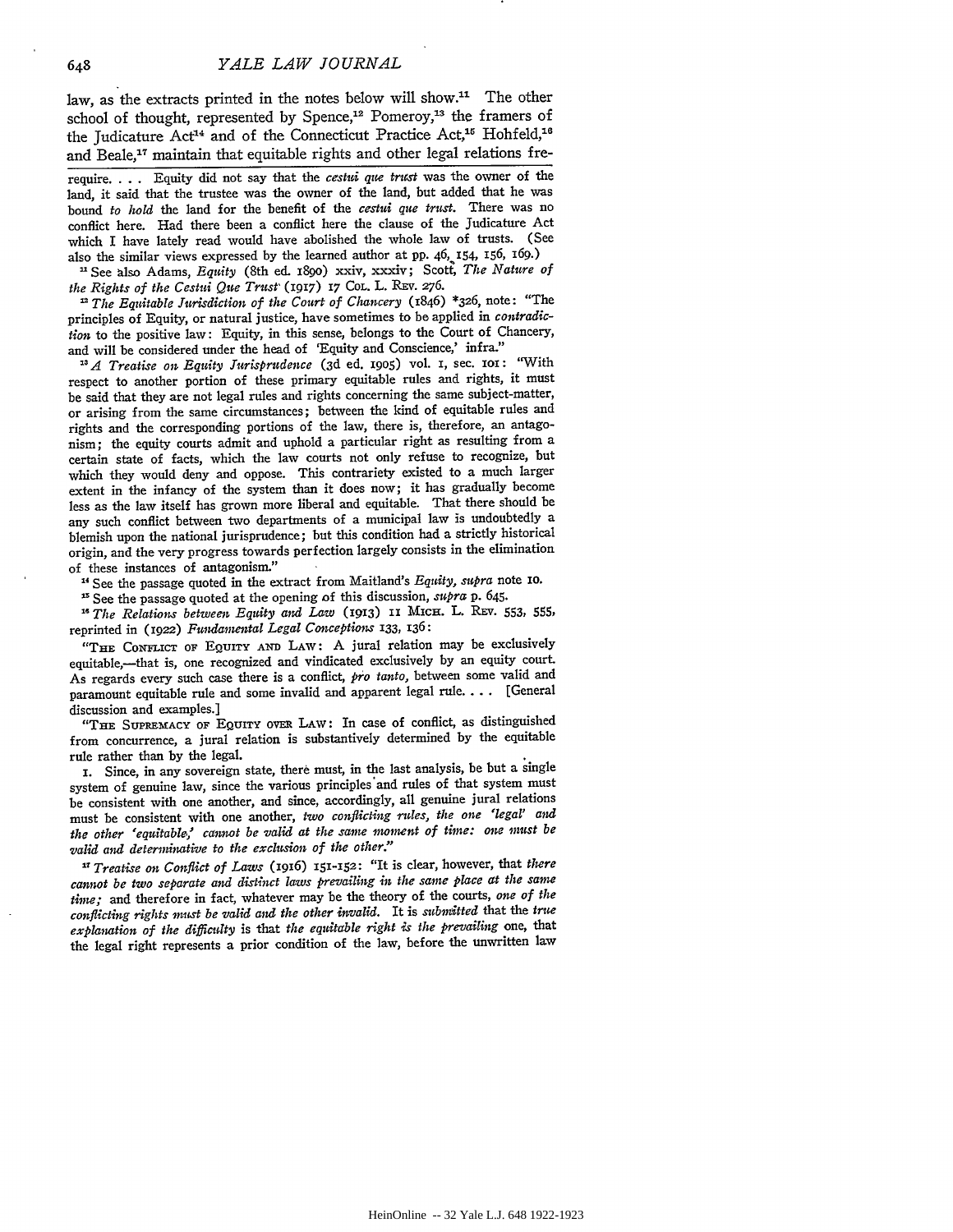quently "conflict with" and prevail over "legal" rights, and that the "legal" right is not, *as a matter of genuine substantive law, valid.'8*

"Practical" lawyers are likely to consider discussions of such a question of theory as of purely academic importance. In the present instance, it is believed, the conflicting decisions of courts upon the matter of equitable defenses have been reached because of the differing theories which the judges composing the courts had upon this very matter of the relation of the equity law to the common law. To be sure, the theory was not always consciously worked out, but its presence becomes obvious when opinions are read with care.

To get at the matter as simply as possible, it will be well to take a concrete case, one which has recently engaged the attention of the federal courts under the statute of  $1915$ .<sup>10</sup> B gives to A an instrument under seal, apparently obligating himself to pay to A a sum of money. Assume that the instrument was given in exchange for a loan of money supposed by B to be genuine, but known to A to be counterfeit. No authority need be cited for the statement that in the absence of a statute B has no defense in a court of law to an action on the instrument.<sup>20</sup> Down to 1915 he had none in the federal courts.<sup>21</sup> Does the statute give him one? It is argued by adherents of the "no-conflict" theory that until "set aside" by a direct equitable proceeding, the instrument is "binding." $22$  According to this view, under a system in which law and equity are distinct, B has no "defense" to the common-law action, but merely an affirmative equitable cause of action for cancellation.<sup>23</sup>

was changed by the acceptance on the part of the profession of the equitable doctrines as law. . . **."** In his *Equity in its Relation to Common Law* (1912), Billson takes the same view.

<sup>18</sup> But it does have *procedural* effects. If the correct procedure is not used (where courts of equity are kept distinct from courts of law, the procedural law requires that appeal be made to a separate court, the court of chancery), the "legal" right will be enforced *as if* it were a genuine right. Compare the situation where, under the system of common-law pleading, a litigant tried to show under a denial matter which had to be pleaded affirmatively.

**"'** See the cases cited in note 7, *supra.*

**"'** The law was changed in England **by** the Common Law Procedure Act of 1854. **17** & i8 Vict. c. **125,** sec. **83.**

**"** The cases are cited in the discussions referred to in note 4, *supra.*

*"Hancock v. Blackwell* (1897) **139** Mo. 440, **41 S.** W. **205;** *Perry v. O'Neill* (19o8) 78 Ohio St. **200, 85 N. E.** 41; *Mclsaac v. McMurray* **(i9,5) 77** N. H. 466, **93** Atl. **115.**

<sup>22</sup> This seems to be the idea expressed by Dean Stone in the following passage: "Nor, indeed, did equity *deny the operation of rules of [common] law.* It sought only to counteract them by compelling the defendant to relinquish the benefits of those rules in accordance with its decree. *Until this decree became operative neither courts of law 1wr equdty denied the operation of rules of law to define the substantive rights of the parties."* (1918) **i8 CoL.** L. **REv.** *97.* (Italics are the present writer's.) It is difficult to see why equity enters any decree unless the plaintiff has a substantive equitable right that the instrument (in the case put) shall not be enforced, a substantive right which directly negatives the exclusively common-law right to have the instrument enforced.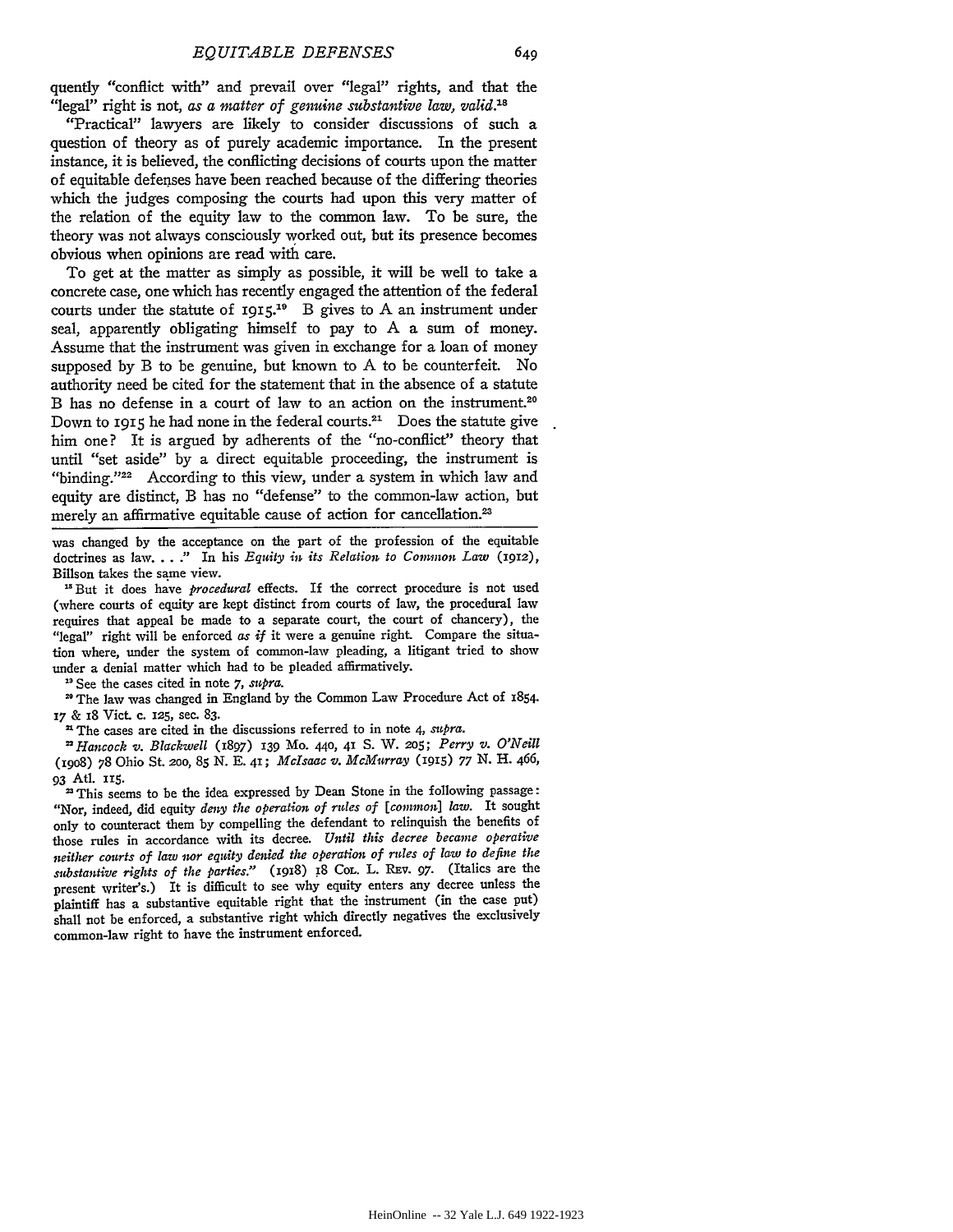This brings us to the center of the problem. In what sense, if any, is the sealed instrument "binding" until "set aside"? To answer this we need to note that B is entitled in equity to: (i) a temporary injunction staying the suit at law, pending a hearing on the merits; (2) after the facts are determined, a perpetual injunction and an order that A deliver up the instrument for cancellation. We know that equity will make its decree effective by ordering the imprisonment of **A** until he obeys the decree, and by sequestration if necessary. Action will be taken against his attorney if with knowledge of the injunction he proceeds with the suit.<sup>24</sup> In other words, B has effective judicial weapons to *prevent A from enforcing the instrument.* The proceeding in equity, it should be noted, is in substance and effect *purely defensive-B's* only object in appealing to equity is to keep A from compelling B to pay the money. While the common-law court says that B owes A a duty to pay the money, the only rational explanation of the conduct of the chancellor is, that he takes the view that in equity B owes no duty to A to pay. Whatever affirmative relief is given B in the equity proceeding is given not because the instrument is *really* "valid until set aside," but because for historical reasons, the common-law court is prevented from recognizing its real invalidity.25

In short, then, the equitable proceeding for cancellation is affirmative merely in form. In substance it is, if we take a realistic view of things, truly an "equitable defense" to the common-law action on the instrument. For purely historical reasons, the *procedural law* required that the "defense" be made effective by an affirmative proceeding in a separate court, rather than **by** pleading it in the court where the action on the instrument was pending. To the present writer nothing seems clearer than that it was the obvious intention of the framers of the codes and the "equitable defense" statutes to abolish this absurd and antiquated procedure, and to permit the invalidity of the instrument, in the case supposed, to be set up as a defense in form as well as in substance.

It has been argued that to do this is to make the fraud a "legal," *i.e.,* a common-law, defense.<sup>26</sup> Argument of this kind seems to be based

That is, the sole object of decreeing affirmative relief, *via.,* surrender of the instrument for cancellation, is to give B a defense in a common-law court, i. *e.,* to enable him to assert by a simpler mode of procedure a defense he already has in substance.

<sup>26</sup> This seems to be the view of Hinton in the article referred to in note 6, supra. Throughout the learned author seems to the present writer to confuse substance with form. For example, on pages 719-72o, he takes the view that since a mistake in a mortgage deed could not be availed of in equity by answer, but only by a cross-bill for reformation, the defendant did not have an "equitable defense" in equity to the enforcement of the mortgage as written. With all deference to my learned brother, it is submitted that that is just what he did have, *in substance.* For reasons purely procedural, however, he could avail himself of this defense only by cross-bill. Suppose, before statutes permitting courts of equity to act *in rein* and "reform" the mortgage by decree, (that is, without requiring the mortgagee

*<sup>21</sup>Allen v. Dingley* (1576) Choyce Cases in **Ch.** 113.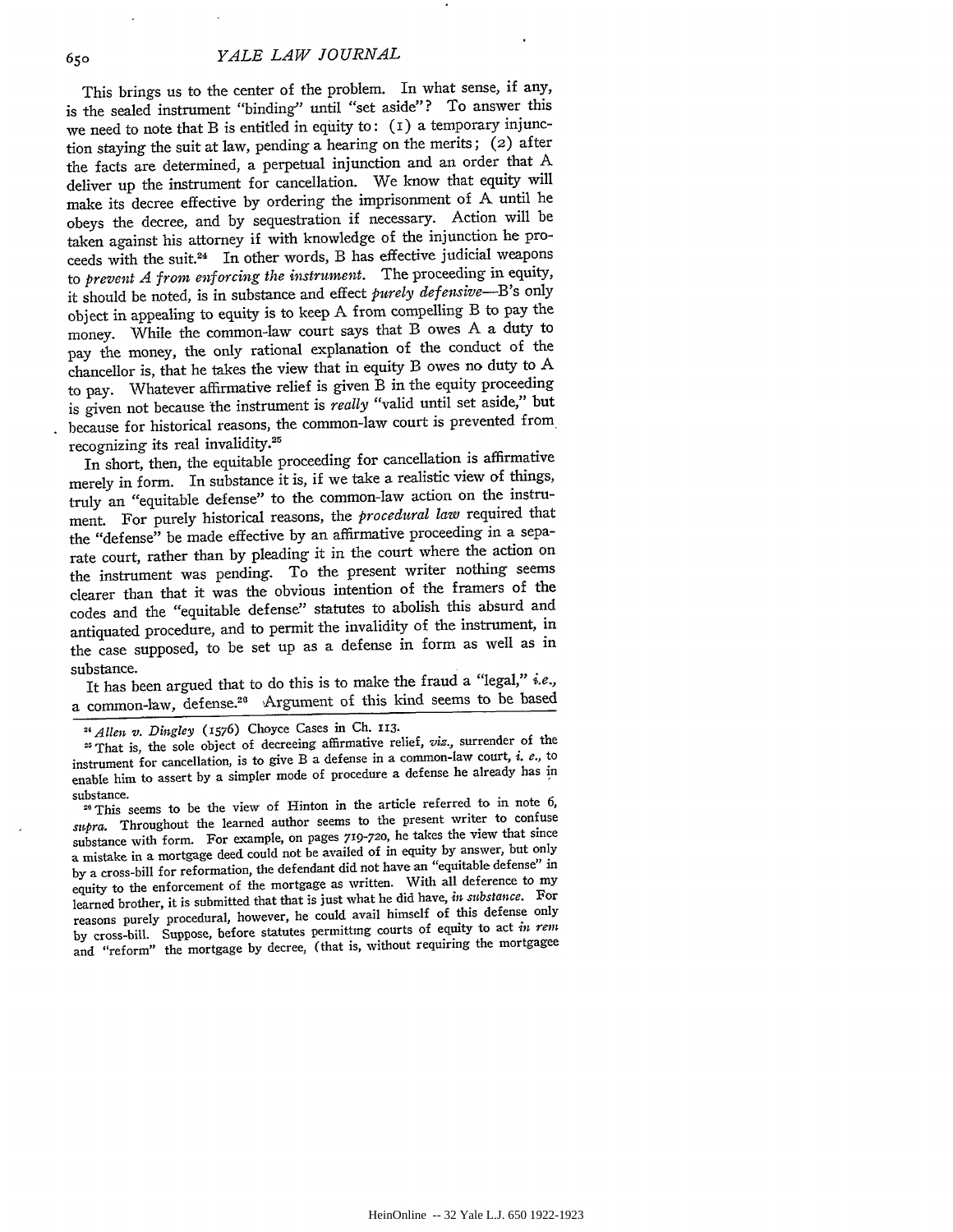*EQUITABLE DEFENSES*

partly on an idea that under the code we still have "courts of law" and "courts of equity, '27 and partly on the idea that if made a "defense" in form the facts if disputed would necessarily be tried by the jury, instead of, as formerly in equity, by the court. The persistence in the minds of many American judges of the idea that under the reformed procedure we still have two courts, one of common law and one of equity, is a curious phenomenon, perhaps to be explained, in part at least, by the fact that in most states jury trial is constitutionally preserved for common-law cases and court trial for equity cases. It is, however, obviously untrue, and with it we may compare the attitude of the English judge who said **:28**

"Whether it could be recovered at common law it is not necessary to decide, **. . . .** we have to apply the general law, legal and equitable."

Equally unsound is the idea that if matter which formerly formed the basis of a defensive equitable proceeding is allowed as a defense  $in$  *form*, the mode of trial will necessarily be altered from court to jury. Obviously this is closely connected with the other idea of two separate courts.<sup>20</sup> To allow to be pleaded as a defense in form what was in substance always defensive, is not to go from a court of equity to a court of law, or even to appeal to the common-law powers of the court, but merely to change the procedural method of appealing to the equity powers of the combined court of common law and equity. To be sure,

to execute an instrument correcting the error) the plaintiff mortgagee had refused to obey the chancellor's decree to execute the necessary instrument. Would the chancellor then have proceeded to enforce the mortgage as it stood? Obviously not; and indeed he would prevent by injunction the mortgagee in such a case from taking any steps to use common-law remedies to enforce it, and would also commit the mortgagee to jail, there to stay until he obeyed the decree. To say that the mortgage "was equally binding in equity as written, until reformed," as my learned brother does, seems a plain contradiction of the legal facts.

=Reynolds, P. *J.,* in *Wurtlitzer Co. v. Rossnan* (1916) *x96* Mo. App. **78, 87, 19o S.** W. 636, *639:* "Mistakes of fact may be relieved *in a court of equity,* but are not cognizable in *a court of law* in a *purely legdI* action." (Italics are the writer's.) This in a code state! Such language is, however, only too common. <sup>23</sup> Collins, M. R., in *Bannatyne v. McIver* [1906, C. A.] **1** K. B. **103.** 

<sup>29</sup> The somewhat clumsy and ambiguous provisions of the original New York Code are perhaps the cause of much of the confusion relating to the mode of trying equitable defenses. Sec. 253 of that code-provided as follows: "Whenever in an action for the recovery of money only, or of specific real or personal property, there shall be an issue of fact, it must be tried by a jury un waived, as provided in Sec. *266,* or reference be ordered, as provided in sections *27o* and 271." See also Professor Hinton's note in the second edition of his *Cases on Code Pleading* (1922) 6og. As Professor Hinton points out in the article cited, this was interpreted as requiring equitable defenses to be tried by the jury. This unfortunate, though perhaps natural, interpretation has led to much of the difficulty. Professor Hinton's real point seems to be the undesirability of the introduction of jury trial into equitable issues. Upon that point I heartily agree. The introduction of "equitable defenses," *i. e.*, defenses in form as well as substance, does not necessarily require that result, as I try to show in the text.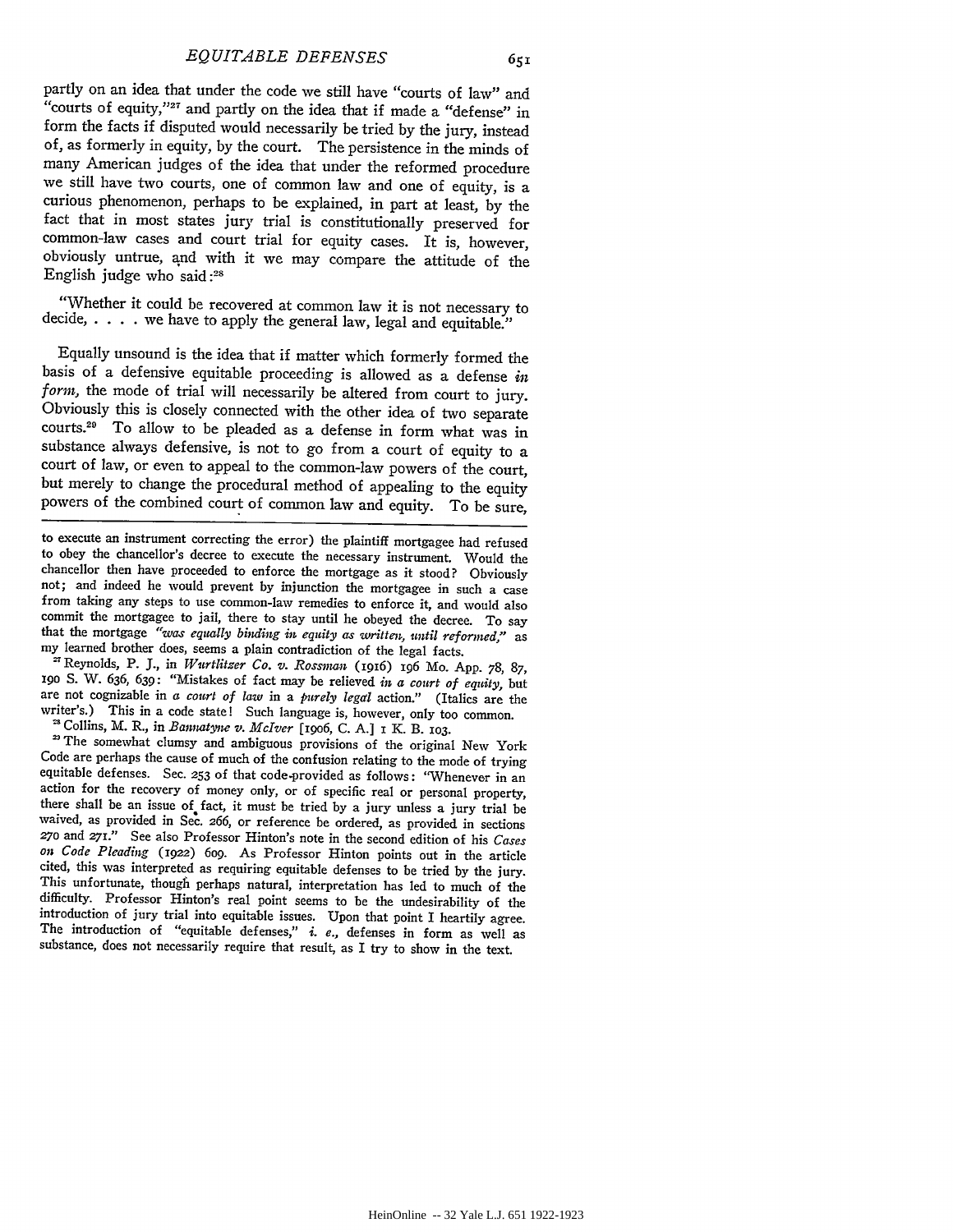the procedural law governing the court in the exercise of its commonlaw functions is thereby altered also; no longer can the plaintiff in such a case obtain a'common-law judgment, as was possible under the former system. Since the appeal is to the equity powers of the court, the fact that the form of the defense is changed should not alter the mode of trial, which should still be to the court and not to the jury. Upon this point the clear and simple provisions in Connecticut are a model. They read as follows:

**"All** matters which, prior to January **I,** 188o, were within the jurisdiction of a court of equity, whether directly or as incident to other matters before it, unless otherwise ordered, shall be heard and decided by the court without a jury, in the manner theretofore practiced in courts of equity; but a party seeking equitable relief shall specifically demand it as such, unless the nature of the demand itself indicates that the relief sought is equitable relief."30

Possibly the discussion of one or two other examples may serve to emphasize the view here taken. A hypothetical case put by my friend, Professor Hinton, will serve for one.

"Suppose, for example, a rule of substantive law to the effect that a tenant's obligation to pay rent, in the absence of any agreement to the contrary, is not affected by the accidental destruction of the leased building. Suppose further that in the negotiations for a lease it was agreed that it should contain a proviso terminating the obligation to pay rent in case of a destruction of a building, but by some oversight this part of the agreement was omitted from the formal lease embracing an unqualified covenant for the payment of rent during the full term, and that such instrument was executed by both parties without noticing the omission. Now, if the building should be destroyed by fire, and upon the tenant's refusal to pay the rent thereafter accruing, an action should be brought on the covenant, it is well settled at common law that he could not successfully defend on the ground of such omitted provision. He was legally, bound by the covenant as written, and not as it should have been written.

"But the tenant might bring a suit in equity for reformation of the. lease, and if, as the result of that suit, he obtained a cancellation of the old lease and the execution of a new one with the proper proviso, he would then have a perfect defense which would defeat the action for rent.

"It is clear that the mistake, in the case supposed, was not a defense of any kind, but formed the basis of a suit in equity resulting in a reformed lease which gave a defense because of the proviso therein contained.

"In such a case neither the mistake nor the decree for reformation amounts to a defense. Formerly, at least, a decree in chancery had no more effect on legal rights and titles than the equities themselves. In the case supposed, the defense is purely legal because it rests on one

"Connecticut Practice Book (1922) **282;** sec. **175** of the Rules under the Practice Act, carrying out, under the rule-making power of the courts, the provisions of Conn. Gen. Sts. igiS, ch. **297,** sec. **5752.**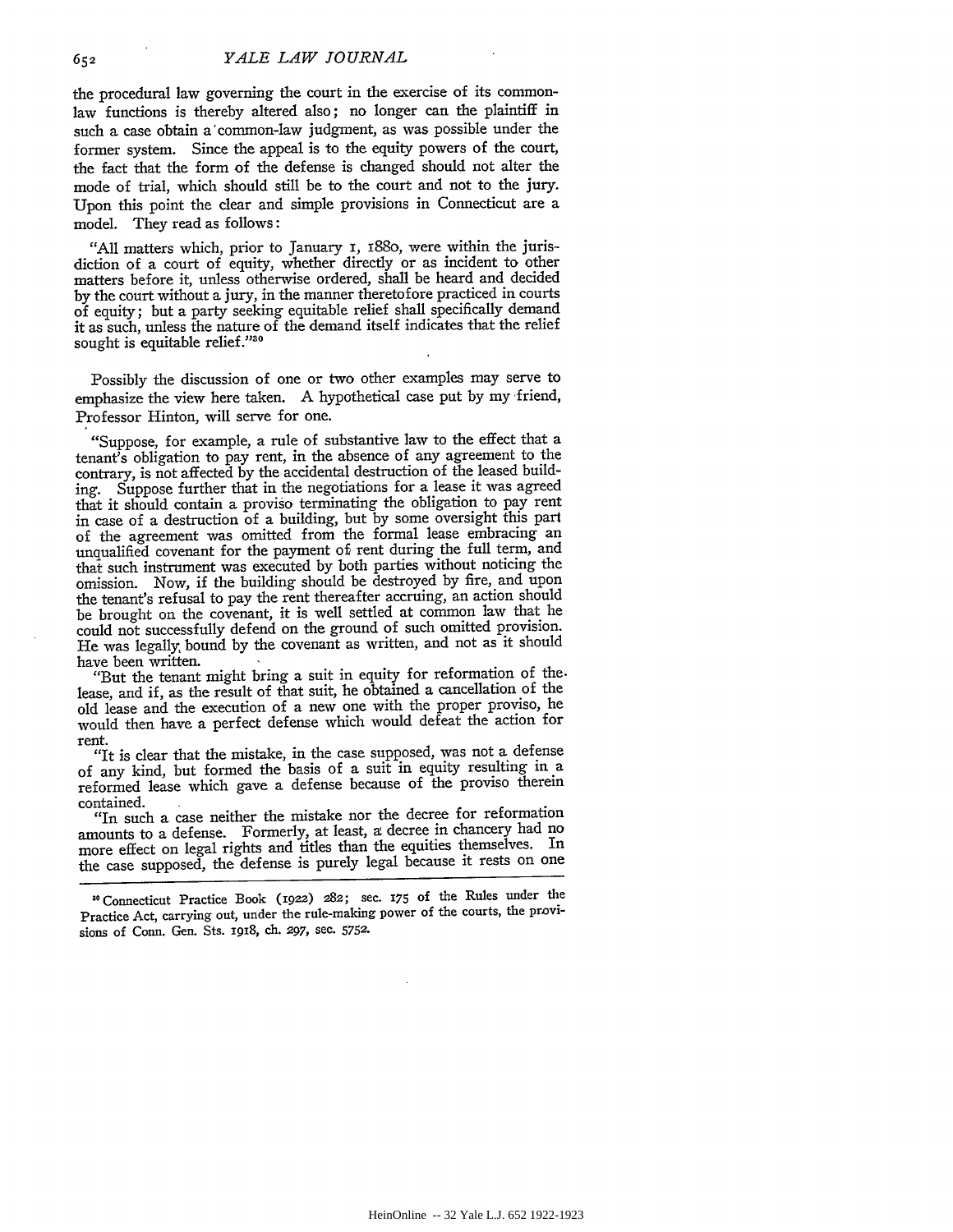of the terms of the reformed lease which has superseded the original lease. The sole effect of the decree was to bring pressure to .bear on the lessor, which induced him to execute a new lease in place of the former one."

A careful reading of my learned brother's argument will show that he is working with the Langdell-Maitland view. According to the view here being urged, the plain truth is that, since equity will in the case put grant a perpetual injunction effectually preventing the landlord from collecting the rent, there is not and never has been from the beginning *in net substantive legal effect* a duty to pay the rent after the destruction of the building. To be sure, under the old cumbersome procedure, there was danger'that the common-law court would enter a judgment as though there were; but there was always an effective equitable defensive procedure to prevent its collection. In the case put, therefore, the "reformation" ought today to be treated as a pure formality. Indeed, if we assume, as I think we must, that the destruction of the building permanently releases in equity the tenant from going on with the lease, there would today be no need of any reformation whatsoever if we permit the mistake to be pleaded as a defense. Quite properly, therefore, some courts have allowed mistakes which under the old system formed the basis for injunctions and reformation in equity to be pleaded as equitable defenses.<sup>31</sup> Unfortunately some jurisdictions also submit the facts, if disputed, to the jury, for which there seems to be, as already indicated, no real basis in the provisions of most of the codes.

Although it is a digression from the main subject, it may not be entirely out of place to call attention at this point to a similar example of the power of mere words to affect our thinking. If by mutual mistake the written memorandum of a contract fails to express the oral bargain, equity will, subject to certain limitations due to the statute of frauds,<sup>32</sup> "grant reformation," and in a proper case, "enforce the contract as reformed." It seems clear that in many. cases the recital that the "contract" is "reformed" is the merest formality. For example, if by error a fire insurance policy does not cover the property intended, and the property is destroyed before the error is discovered, equity will

*<sup>&#</sup>x27;Loewenthal v. Haiiws* (94) i6o **App.** Div. 5o3, 145 **N.** Y. Supp. **579;** *Schlosser v. Niclwlson* (1916) 184 Ind. 283, 111 **N. E.** 13; *Gun v. Madigan* (1871) **<sup>28</sup>**Wis. i58. Compare Professor Williston's discussion in his work on *Contracts* (1920) sec. **1559,** where, in speaking of equitable defenses, he says: "Judgment for the defendant by *a court of law* has the same practical effect as a decree of rescission **by** a court of equity." Is not the judgment for the defendant rendered by a court of law and equity combined, rather than **by** a court of law, especially in states like Connecticut where equitable issues are still tried by the court even if pleaded as defenses?

<sup>\*&#</sup>x27; See **i** Williston, *Contracts (i92o)* secs. 1552-1555, for a discussion of the problem and citation of cases.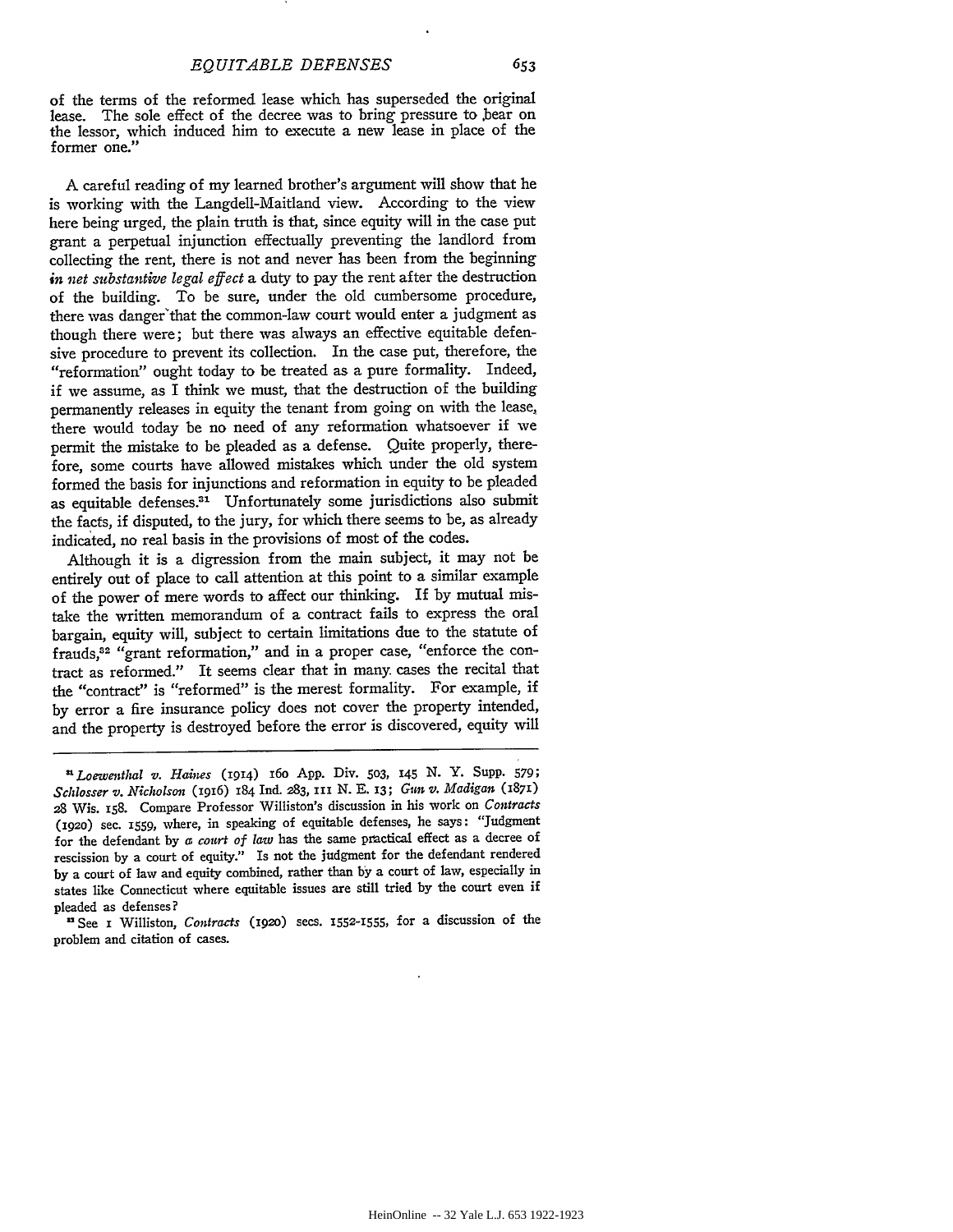"reform" the policy and then "enforce it as reformed."<sup>33</sup> Now, as in the case put the property has already been destroyed, it is obvious that it must have been already insured in equity, or there could be no recovery. In other words, recovery is allowed in equity **for** property which was all the time insured in equity, and the recital that the policy is "reformed" is a mere idle ceremony.<sup>34</sup>

Returning to the main discussion, suppose a case in which by mutual mistake too much land has been described in a deed which has been duly executed and delivered. Under the old system the grantee could recover at law in a possessory action. If the grantee obtained possession in some way, the grantor could not, at law, recover that possession. In equity, however, the grantor could, if sued for the possession, obtain an injunction staying the common-law action, and a decree for reformation. If the grantee were in possession, the grantor could obtain  $(1)$ an injunction to stay acts of waste, (2) reformation, and **(3)** a decree for the possession.<sup>35</sup> The Langdell-Ames-Maitland doctrine is, that until the reformation is accomplished the grantee "owns" the land. This view is obviously based on the idea that the common-law rights are valid until the decree is entered, a view which seems at variance with the legal facts; and there is not wanting evidence that it is not and has not been the theory of all courts.<sup>36</sup> Consequently, in many jurisdictions the

<sup>34</sup> So, where a building contract, as written, by mistake contained terms which both parties intended should be omitted, the builder was allowed an action in equity to "reform" the contract, and to recover damages by way of "equitable relief," for violations by the other person of the terms of the oral bargain. *West v. Suda* (1897) 69 Conn. **6o,** 36 Atl. 1O15. As these violations occurred prior to the reformation, query: if the contract as written is "binding in equity" until reformation, upon what basis could the builder recover damages? Professor Williston, however, seems to take the same view as Professor Hinton. *Contracts* (1920) vol. 3, sec. **1552.**

*Gillespie v. Moon* **(917, N.** Y.) 2 Johns. **Ch.** 585, is an early American case with an interesting opinion by Chancellor Kent.

See the language of the court in the early Connecticut case of *Bundy v. Sabin* (1795) 2 Root, **209,** 210, in which the court says: "The *title to the land* therefore in *equity* and good conscience, *vested in said Eaton* and passed from him to the petitioner . **. .** . The petitioner has lost *his* land *unjustly .* **.** . **."** In the passage quoted from Ames, *supra* **p.** 647, language of this kind is called "clearly inaccurate." To the present writer it seems far more accurate than to say, as did Ames, and as many of his followers still do, that the *cestui* que *trust* owns, not the "land" but merely the "obligation" of the trustee. Note the accurate statements of Holmes, J., in *Goode v. Riley* (1891) 153 Mass. 585, 587, 28 N. E.<br>228, 229; "The effect of the evidence . . . . is only to show that *no conveyance was* made of part of the land embraced in the description  $\dots$ . In order to do complete justice, the grantor who has used too extensive language should have a conveyance to set his title right on the face of the instruments. F the present writer's.)

*Sitell v. Iisurance Co.* (1878) 98 U. S. **85.**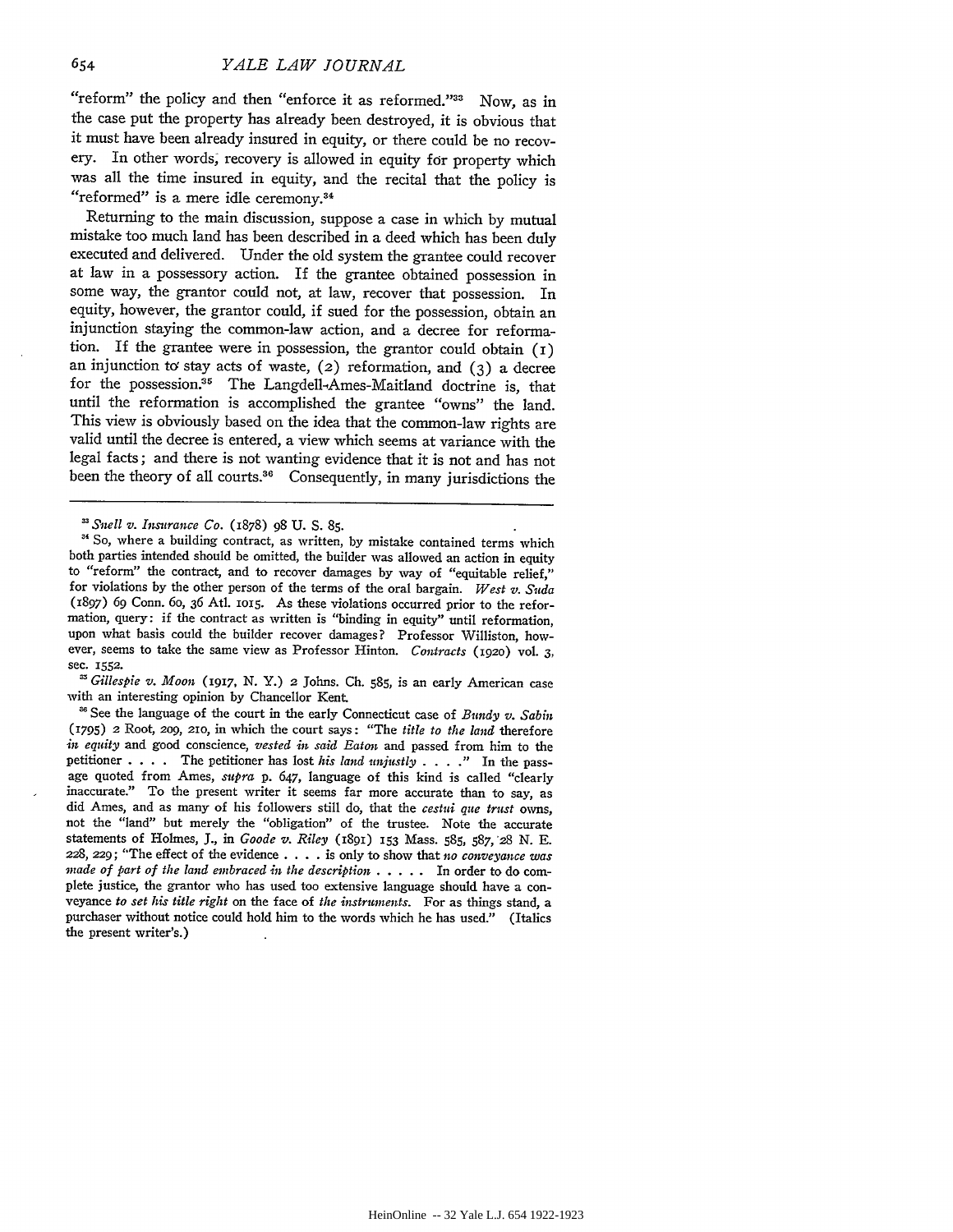decisions would permit the grantor an "equitable defense" to an action to recover possession. $37$  There are of course decisions to the contrary. $38$ If, as may be done in many states, a copy of the judicial record is filed with the land records, the relief given by courts permitting equitable defenses is as effective as the more cumbersome procedure under the dual system.

The Maine equitable-defense statute has been quoted above. In the case of *Martin v. Smith,"9* the Maine Court seems to have substantially nullified the statute. The decision is obviously based upon what for convenience has here been called the Langdell-Ames-Maitland view, as the following quotation shows:

"In this action the plaintiffs set up only a legal right and prima facie sustain it by an effective deed of conveyance from the defendants themselves. Without some matter, legal or equitable, to upset or avoid that deed, there is no defense to the action. The evidence does not disclose any such matter. The only claim made affecting the deed is that in drafting it there was omitted one provision the parties intended to have inserted. The validity of the deed as it stands is not questioned, and its effect to vest title and right of possession in the plaintiffs is clear. It is a muniment of titie and *must be given effect according to its terms in any action, legal or equitable, until duly reformed so that its terms shall have a different effect."* (Italics are the present writer's.)

There are indications that under the federal statute of 1915 many of the federal judges are still in the grip of the idea that there can not be "equitable defenses" to "legal actions" and that the statute merely provides for equitable cross-actions.<sup>40</sup> It is to be hoped that when the matter comes squarely before the Supreme Court for decision, this view will not be taken, and that the more enlightened view of some of the judges of the lower federal courts will be adopted. There is nothing in the structure of the federal system or in the constitutional provisions for jury trial as at common law which prevents allowing fraud, mistake, etc., to be pleaded as equitable defenses and not as counterclaims, provided the defense is treated as "equitable" in the sense that it remains triable **by** the court. There are, of course, cases in which, as in *Liberty Oil Co. v. Condon National Bank,"'* the matter should be treated as constituting an equitable cross-action. In the case cited, the defendant was a stakeholder, sued by one of the claimants, and under the old system would have filed a bill of interpleader. An equitable cross-action was allowed, the other claimant brought in, and the case treated as if on

<sup>37</sup> This action to recover possession should not be called an action of ejectment It is a code action to recover possession; as the "general law" of the jurisdiction does not entitle the plaintiff to possession, he necessarily loses.

<sup>38</sup> Some of the cases *pro* and *con* are cited by Hinton in the article cited in note *6, supra.*

(19oo) *102* Me. *27,* **65** Atl. *257.*

The cases are collected in the Note in **(1923)** 36 HARv. L. **REv.** 474, 477, note **25.**

**'(1922)** 43 Sup. Ct 118; same case **(I92I,** C. C. A. 8th) 271 Fed. **928.**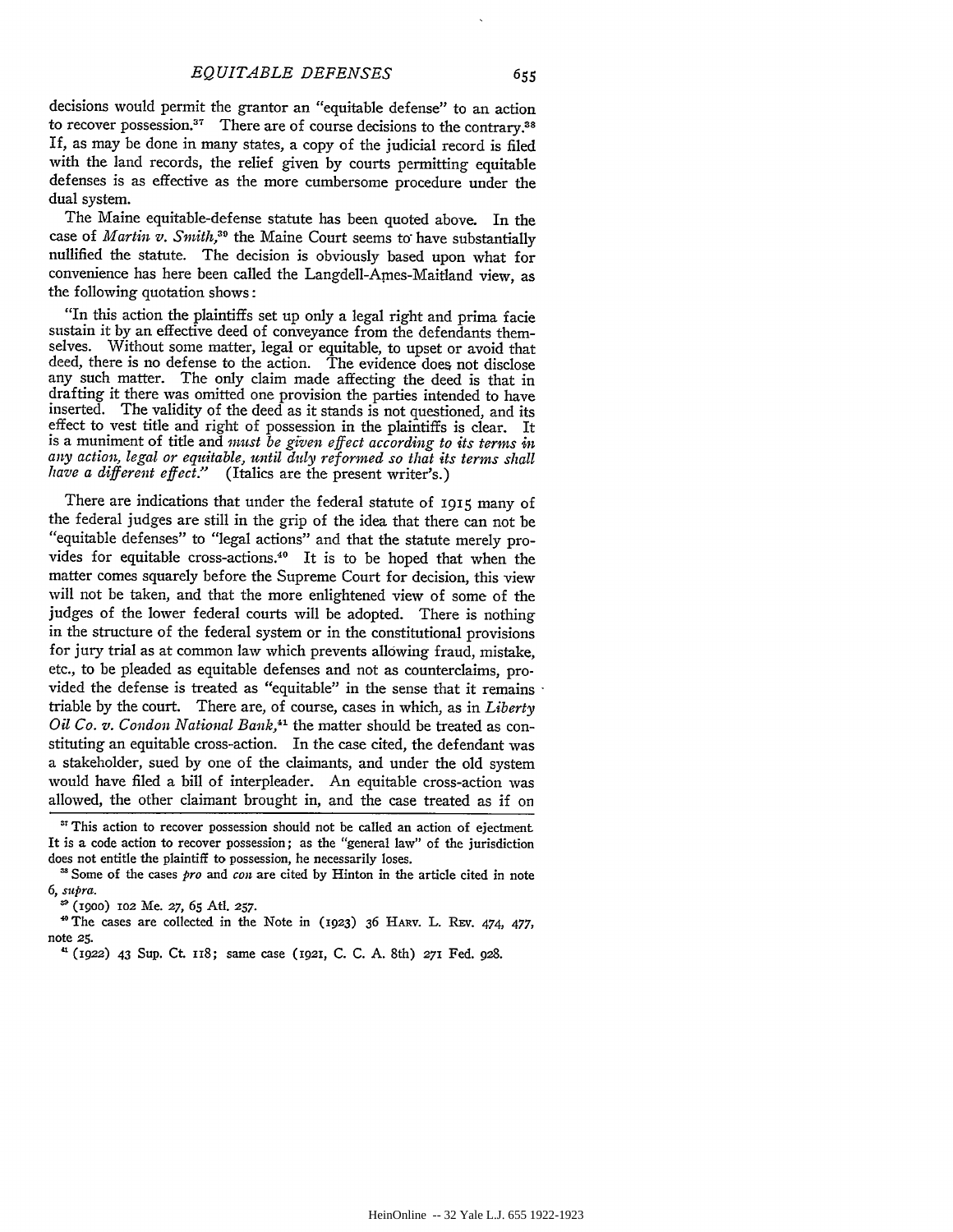the equity side of the federal court.<sup>42</sup> Nothing in the enlightened opinion of the learned Chief Justice in that case, however, lends color, as has been supposed,<sup>43</sup> to the view that the statute requires all "equitable defenses" to be pleaded as equitable cross-actions, asking affirmative relief,44 and it is not believed by the present writer that the Supreme Court will require so useless a formality where all that is really demanded by the situation is a defense to the claim of the plaintiff.<sup>45</sup>

'The plaintiff was in doubt whether he was still a plaintiff in a "court of law" or a defendant in a "court of equity." The question did not arise at the trial, as a jury trial was waived, but did arise in appealing the case. Should it be reviewed by writ of error or appeal? To make sure, the defendant had made up and certified by the trial judge both a bill of exceptions (which contained all the evidence) and a transcript of the record. The Circuit Court of Appeals held that he was still a plaintiff at law, *i.e.,* that the "equitable defense" was to be treated as if by statute it had been allowed in a court of law; and that therefore it could not consider the sufficiency of the evidence to support the finding of the lower court on the issues of fact. It affirmed the decision of the lower court on this ground. A certiorari brought the case before the Supreme Court, which, speaking through Chief Justice Taft, held that "the proceeding was changed by the defendant's answer and cross-petition from one at law to one in equity, with all the consequences flowing therefrom." This meant that the trial court could have tried the case made, by the "equitable defense" without a jury, even though one had been demanded; and that the findings of fact were to be reviewed as on a chancery appeal. The judgment of the Circuit Court of Appeals was therefore reversed and the case sent back to that court for appropriate action.

**'By** the writer of the Note cited in note 4o, *supra.*

**"** It is obvious from a reading of the opinion that the learned Chief Justice is not attempting to draw the distinction between defense and counterclaim as such, but merely to determine whether the so-called equitable defense is to be treated as part of a common-law proceeding or as in equity. His remarks about "equitable defenses" having the effect of "cross-actions" must be read in the light of the particular case before him, where very obviously a cross-action was the only solution. They should not, therefore, be interpreted as passing on the general question here under discussion, and it would be unfortunate if they should have the result attributed to them by some commentators.

It should be noted, perhaps, that the reasoning (but not necessarily the result reached) by the learned Chief Justice in the case of *Amnerican Mills Co. v. Anerican Surety* Co. (1922) 43 Sup. Ct **149,** seems to point in the direction of the view attributed to him by the writers in question. Construing Equity Rule **30,** which requires a defendant to set up any counterclaim arising out of the transaction, the learned Chief Justice held that legal counterclaims are not included, for (he argued) a contrary holding would enable the equity plaintiff to "compel one who has a cause of action at law to bring it into a court of equity and then try it without a jury." If we recall that the same judge has both common-law and equity powers, no such result would necessarily follow. We might well hold that the counterclaim was directed to the common-law powers of the court. However, the result reached was undoubtedly a sound one, for professedly the court had power to adopt rules governing procedure in equity only, and could not without additional statutory authority regulate the method of enforcing common-law claims, which it would be doing if Rule 3o were interpreted to cover common-law counterclaims.

"Or a defensive replication in confession and avoidance of the facts stated in a plea. See the cases cited in note 7, *supra.*